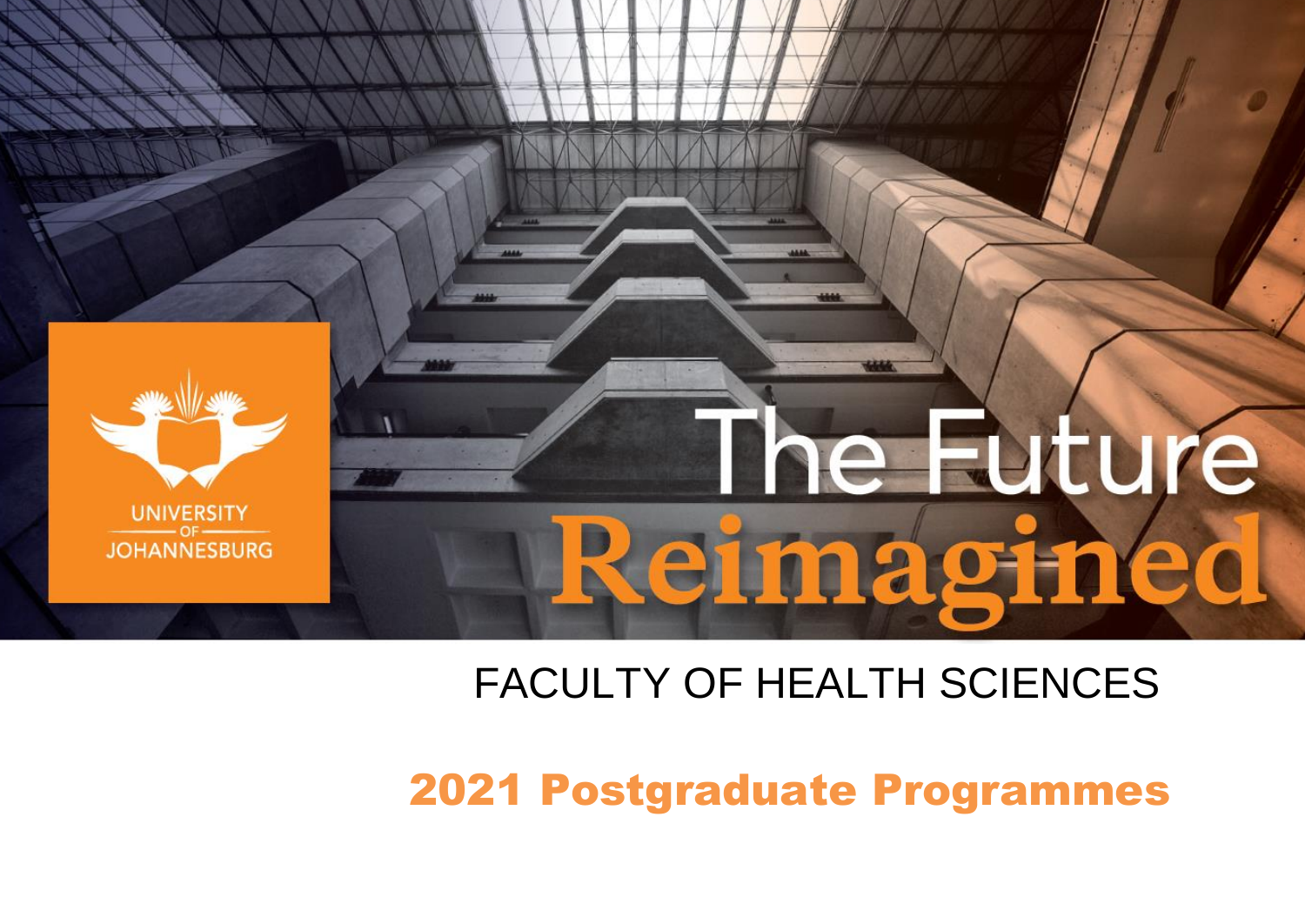## **HONOURS DEGREE PROGRAMMES**

### **Name of programme**:

### BA Hons (Sport Science)

### **Admission requirements:**

A potential student should be in a possession of a BCom(Sport Management) or any three year related qualification in Human Movement Studies. A Departmental selection committee considers applications for admission and a limited number is admitted every year.

### **Duration of programme**: 1-year full-time / 2 years part-time

**Contact details**: Name: Mr AJJ Lombard / Tel: 011 559 6965 / Email: rianl@uj.ac.za

### **Brief description of programme**:

The content for the Honours programme comprises of Research Methodology, Sport Science Practice, Exercise Science, Sport Vision, Sport Psychology and Exercise Physiology.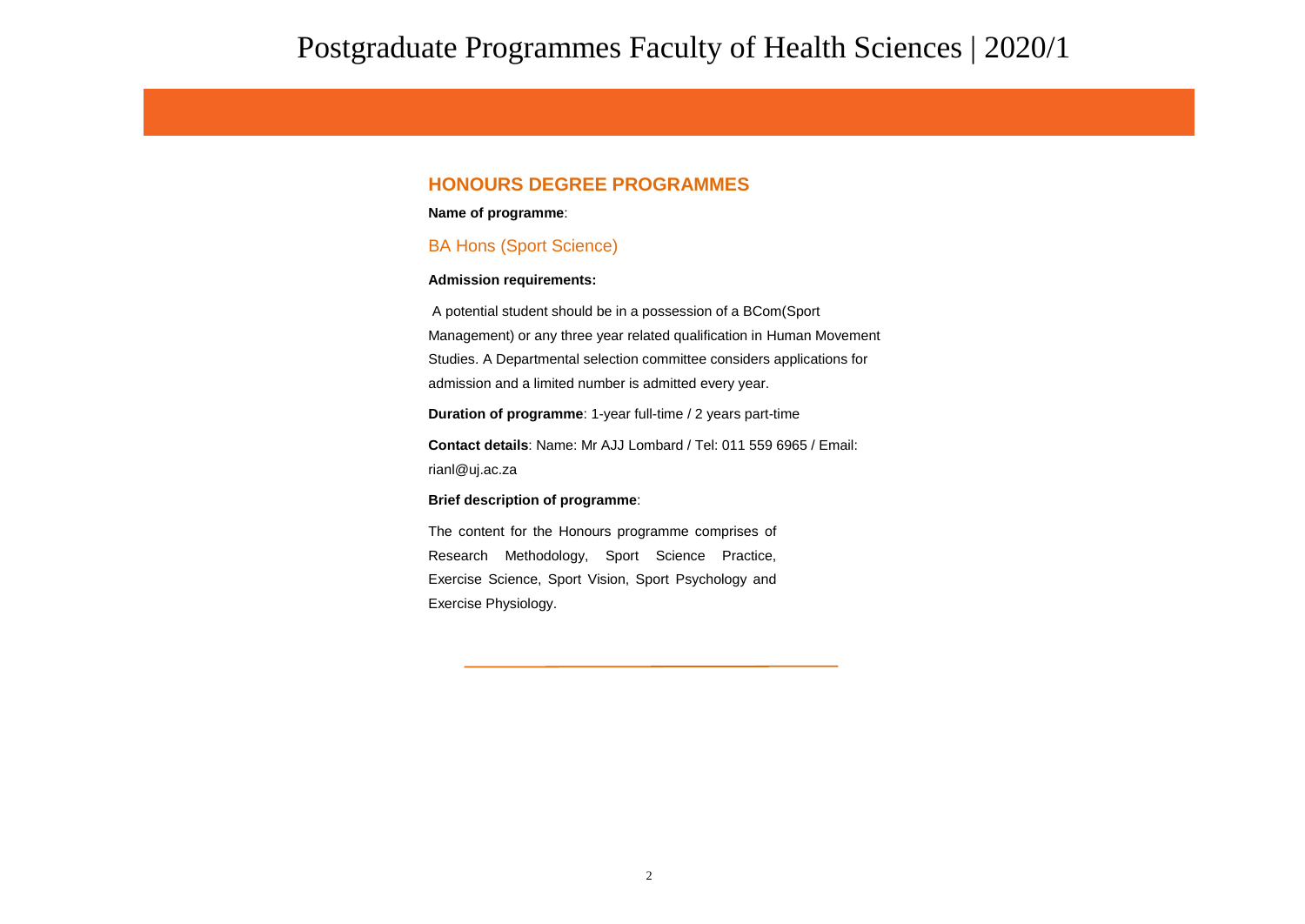## **MASTER'S DEGREE PROGRAMMES**

### **Name of programme**:

### Master of Emergency Medical Care

**Admission requirements**: A 4-year Bachelor's Degree in Emergency Medical Care or an equivalent qualification at an equivalent standard as determined by a Status Committee and approved by the Faculty Board.

### **Duration of programme**:

Part-time: Minimum 1 year and maximum 3 years

### **Contact details**:

[Name: Prof Chris Stein/ Tel: 011 559 6564/ Email: cstein@uj.ac.za](mailto:cstein@uj.ac.za)

**Brief description of programme**: The qualification will provide qualifying students with the ability to perform independent scientific research with an original component. Contribute to knowledge of and insight into emergency medical care as well as the specific discipline of research. To display skills in related research methodologies and in proper formulation through a Master's dissertation and to reflect upon decision-making, self-directedness and contributions to medical science.

### **Name of programme**:

### Master of Nursing Science

**Admission requirements**: The entrance requirements for registration for a Master's programme are as follows:

- The candidate should have a Bachelor's Degree in Nursing Science with a minimum of 480 approved credits at NQF level 8 Nursing
- The candidate must hold a post in the field of specialisation associated with the Master's programme studies.
- The student must also have an appropriate certificate of registration with the SA Nursing Council in the field of specialisation of proposed

Masters programme in Nursing Science.

- The candidate who wishes to apply for a Master's programme in Nursing Education and Nursing Management must also have passed Nursing Education and Nursing Management at a third year level (NQF 8).
- The candidate who wishes to apply for a Master's programme in Psychiatric Nursing Science must also pass the specific selection programme of this course. More information is available from the prospective supervisors concerned.
- The candidate who aims to study for a Master's programme in the Department of Nursing Sciences at the University of Johannesburg must arrange an orientation meeting with the prospective supervisor. This is to ensure that the candidate is familiar with the selection criteria and other aspects related to the Master's Degree.
- A short course in Research Methodology is recommended.

### **Duration of programme**:

Full-time: Minimum 1 year and maximum 2 years Part-time: Minimum 1 year and maximum 3 years

### **Contact details**:

[Name: Dr C Downing \(charlened@uj.ac.za\) or Dr W Jacobs \(wandaj@uj.ac.za\)](mailto:wandaj@uj.ac.za) **Brief description of programme**: The dissertation-based master's programme requires to write and present a research dissertation which is completed under the guidance of the supervisor.

The coursework Master's programme comprises a year's seminars pertinent to the field of specialisation. Three examination papers are written at the end of the first year. In the second year of study a minor dissertation, comprising a research project of lesser magnitude, is completed under the guidance of a supervisor.

### **Master's programmes are offered in the following fields of specialisation**:

- Professional Nursing Science: Ethos and Professional Practice
- Professional Nursing Science: Nursing Management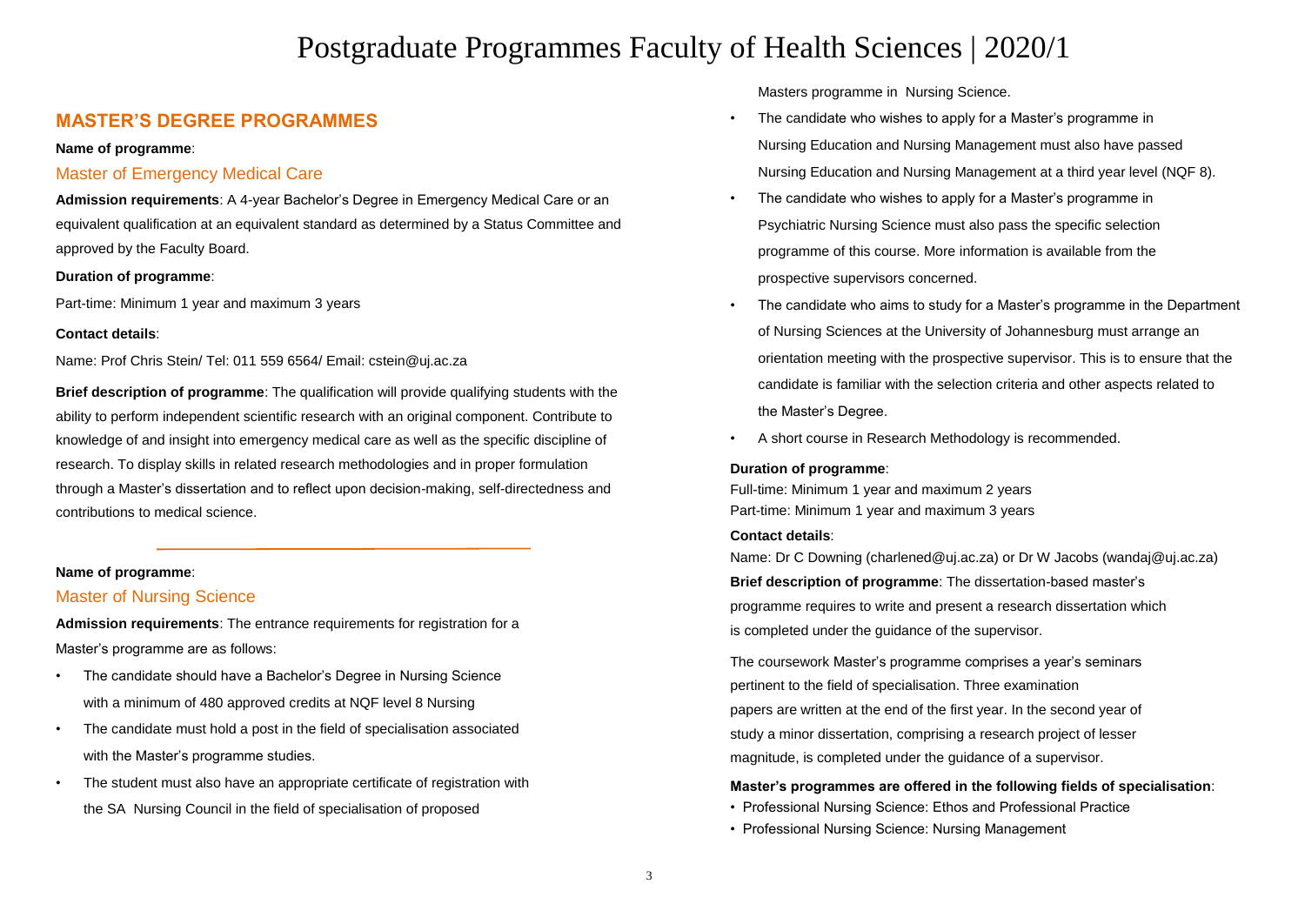- Professional Nursing Science: Nursing Education
- Psychiatric Mental Health Nursing
- Primary Health Care Clinical Nursing Science, Diagnosis, Treatment and Care
- Community Health Nursing Science
- Occupational Health Nursing Science
- Operating Room Nursing

### **Name of programme**:

## Master of Public Health (Online only)

### **Admission requirements**:

The minimum admission requirement is a Bachelor's Degree at NQF 8 in a related Health Field E.g. Environmental Health, Epidemiology, MbChB, Social Work, Physiotherapy, Nursing and other related equivalent qualification. Applications from persons with equivalent qualifications will be considered by a constituted status committee in line with the University's and Faculty's regulation. Three to five years' work experience in the Health sector inclusive of research and/or project management. A minimum of five years' work experience in field of Environmental Health and Occupational Health and safety. Three to five years' Experience in a management position in the Health Sector. Applicants with equivalent qualifications will be considered by a constituted status committee if they submit a detailed CV and motivation letter.

### **Duration of programme**:

Part-time: Minimum 2 years and maximum 3 years

### **Contact details**:

[Name: Mrs Martha Chadyiwa / Tel 011 559 6239 / Email: mchadyiwa@uj.ac.za](mailto:mchadyiwa@uj.ac.za)

### **Brief description of programme**:

On completion of this programme students will be able to:

- Contextualize Public Health within the region and relevant countries' health systems, with specific focus on environmental and occupational health.
- Conduct health risk assessments and to enumerate, understand, mitigate and manage these risks.
- Develop relevant epidemiology and research methodologies for local, regional

environmental and occupational health risks.

- Develop a knowledge of related health economies.
- Unpack environmental and occupational disasters that have local and regional relevance as learning opportunities in primary, secondary and tertiary prevention situations.
- Take strategic decisions within the context of environmental and occupational health domains.

### **Name of programme**:

Master of Health Sciences (Biomedical Sciences)

### **Admission requirements**:

A Bachelor of Health Science (BHS): Medical Laboratory Science (MLS) degree or an equivalent qualification at an equivalent standard as determined by a Status Committee and approved by the Faculty Board.

### **Duration of programme:**

Full-time: Minimum 1 year and maximum 2 years

Part-time: Minimum 1 year and maximum 3 years

**Contact details:** Ms J Mthombeni / Tel 011 559 6263 / Email: julianm@uj.ac.za.

### **Brief description of programme:**

The purpose of the MHS in Biomedical Sciences is to produce graduates that are competent in conducting scientific research under minimal guidance in a chosen field, and to contribute to knowledge production in that field. The research problem, its justification, process and outcome are to be reported in a dissertation, which complies with the generally accepted norms for research at these levels.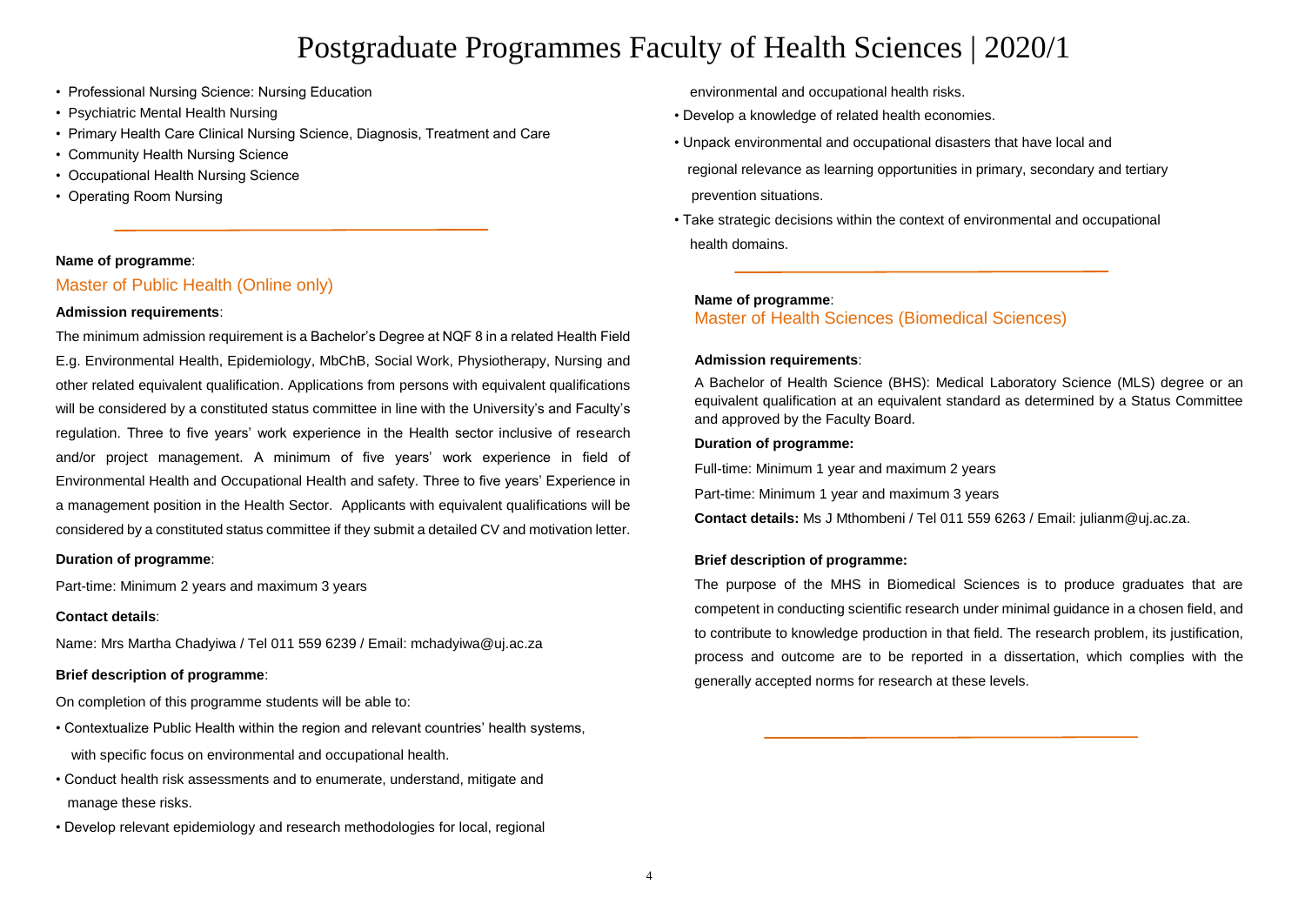### **Name of programme**:

Master of Health Science (Chiropractic)

### **Admission requirements**:

The minimum admission requirement is a Bachelor of Health Sciences in Chiropractic (BHSc Chiropractic). Applications from persons with an equivalent qualification will be considered by a constituted status committee in line with the University's & Faculty's regulations

### **Duration of programme:**

Full-time: Minimum 1 year and maximum 2 years **Contact details:** Dr C Yelverton / Tel 011 559 6546 / Email: chrisy@uj.ac.za

### **Brief description of programme:**

The purpose of this curriculum is to give the student a thorough understanding and working knowledge of the structure and function of the human being in both health and disease and the fluctuations that lie between these poles. The Chiropractic programme aims to develop the emerging Chiropractor as a:

- Primary contact practitioner.
- Specialist assessor of neuromusculoskeletal system.
- Specialist in the field of spinal and extremity manipulation.
- Wellness and holistic practitioner trained in the prevention of disease.

### **Master of Health Science (Chiropractic)** Master of Health Science (Environmental Health) **Name of programme**:

### **Admission requirements**:

Master of Health Sciences in Complementary Medicine (Homeopathy or Phytotherapy), Master of Technology: Homoeopathy. An Equivalent qualification in a relevant field at an NQF level 9, generating a minimum of 180 credits for example: Phytochemistry, Pharmacology, Medicinal Plant Science or related analytical fields. Applications from persons with an equivalent qualification will be considered by a constituted status committee in line with the University's and Faculty's

## **Duration of programme:**

Full-time: Minimum 1 year and maximum 2 years **Brief description of programme:** Part-time: Minimum 1 year and maximum 3 years

 $T_{\rm eff}$  studients with the knowledge and skills to conduct independent research research research research research research research research research research research research research research research research resea **Contact details:** Name: Dr Radmila Razlog/Tel: 011559 6233 / Email: radmilar@uj.ac.za.

## **formulate scientific problem solving settlem solving series and the application of programme:**

- Demonstrate a systematic understanding of the domain of CM and a mastery of the skills and methods of research associated within the domain of Health independent research to develop and advance the profession of Environmental Sciences;
- Identify, design, construct and execute a substantial original research project at the highest level with scholarly integrity;
- Collect appropriate data in a precise and logical manner, evaluate, and judge the information obtained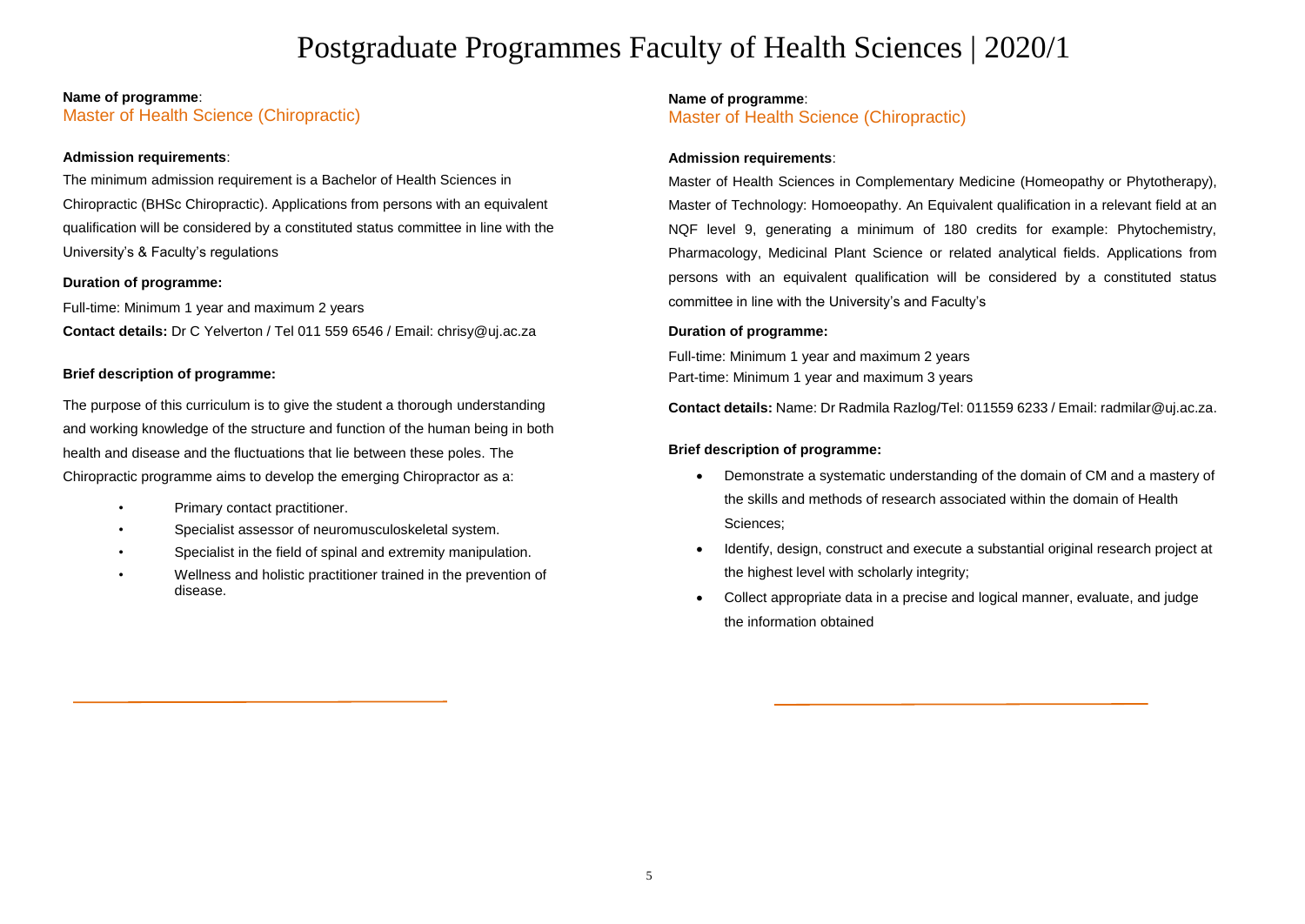### **Name of programme**:

## MPhil (Optometry)

**Admission requirements**: A Bachelor's Degree in Optometry (or equivalent)

### **Duration of programme**:

Full-time: Minimum 1 year and maximum 2 years

Part-time: Minimum 1 year and maximum 3 years

### **Contact details**:

[Name: Mrs Emil Nel / Tel: 011 559 6827 / Email: emiln@uj.ac.za](mailto:emiln@uj.ac.za)

## **Brief description of programme**: The primary purpose of this qualification is to provide qualifying students with the ability to:

- Perform independent scientific research with an original component.
- Contribute to knowledge of and insight into Optometry as well as the specific discipline of research.
- Display skills in related research methodologies and in proper formulation through a Master's dissertation.
- Only a Research Masters can be done.

### **Name of programme:**

Master of Health Sciences (Podiatry)

### **Admission requirements**:

A Bachelor's degree in Podiatry or an equivalent qualification with a minimum of 60% for the undergrad degree dissertation. A minimum of three years clinical experience. Candidates will be required to submit an outline/synopsis of a research proposal. Selection process is based on consideration of the research proposal, the availability of a suitable supervisor, and an evaluation of the theoretical and methodological expertise required to complete the study.

### **Duration of programme:**

Full-time: Minimum 1 year and maximum 2 years Part-time: Minimum 1 year and maximum 3 years **Contact details:** Dr C Yelverton / Tel 011 559 6910 / Email: sntuli@uj.ac.za.

### **Brief description of programme:**

To develop podiatry graduates that can make contribution to podiatry knowledge and healthcare in general through conducting and disseminating high quality research to support and enhance the evidence-base for podiatry.

### **Name of programme**:

## MPhil (Sport Science)

### **Admission requirements:** An Honours qualification in Sport Science

(with an average pass mark of 65%).

### **Duration of programme**:

Full-time: Minimum 1 year and maximum 2 years

Part-time: Minimum 2 years and maximum 3 years

**Contact details**: Name: Dr N Janse van Rensburg / Tel: 011 559 6969 /

### Email: natashajvr@uj.ac.za

**Brief description of programme**: Students participating in the Masters programme will be required to write and present a research dissertation.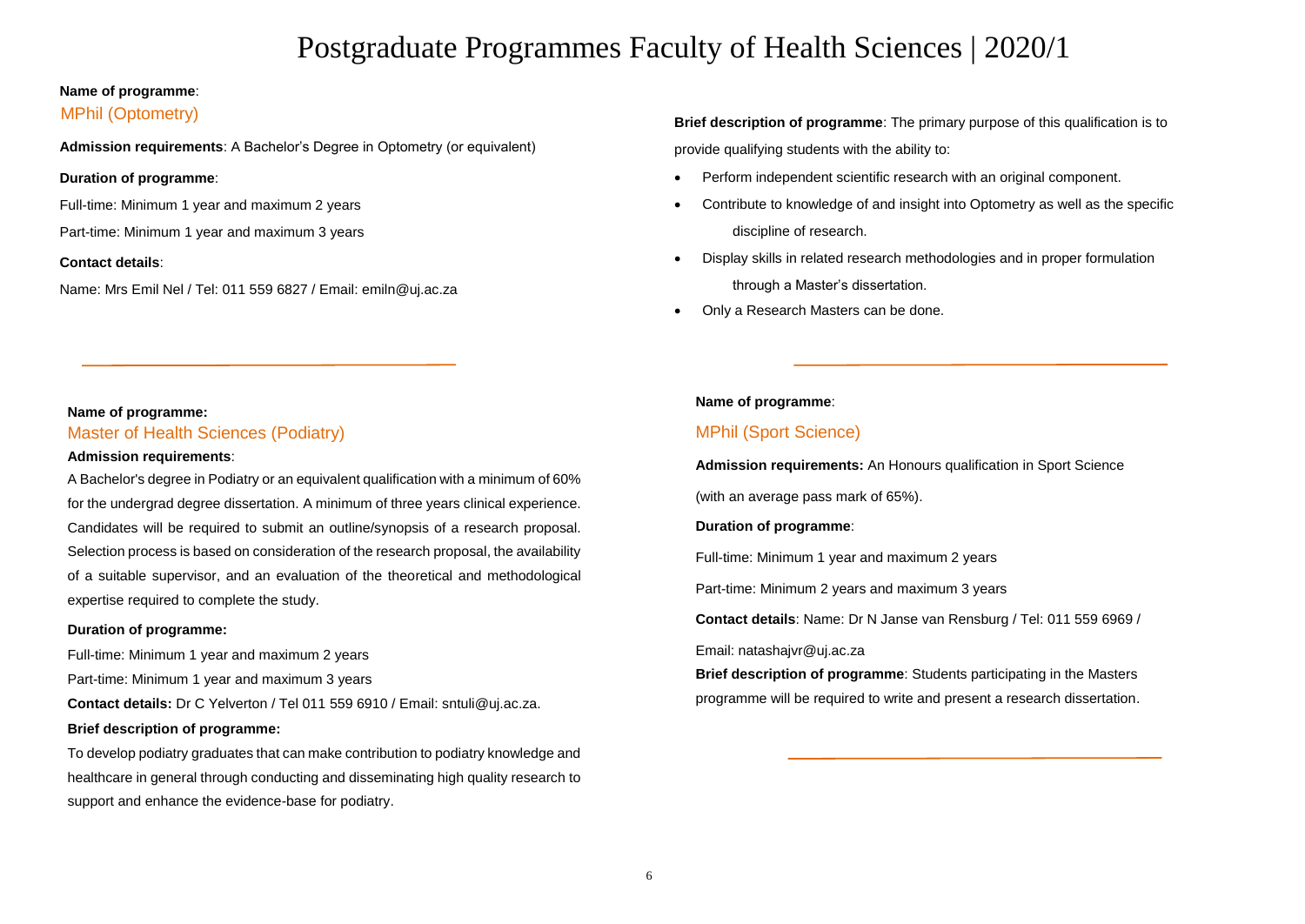## **Name of programme**:

## MPhil (Biokinetics)

**Admission requirements:** An Honours Degree in Biokinetics (with an average pass mark of 65%).

### **Duration of programme**:

Full-time: Minimum 1 year and maximum 2 years

Part-time: Minimum 2 years and maximum 3 years

**Contact details**: Name: Dr N Janse van Rensburg/ Tel: 011 559 6969 /Email: natashajvr@uj.ac.za.

**Brief description of programme**: Students participating in the Masters programme will be required to write and present a research dissertation.

### **Name of programme**:

## MPhil / MCom (Sport Management) RD

**Admission requirements**: Admission requirements: Access will be provided to the student who is in possession of an Honours qualification in Sport Management (with an average pass mark of 65%). In the case of an interdisciplinary of master 's programmes (MPhil), additional admission requirements may be set by the two or more relevant interdisciplinary fields/departments/faculties, and contained in the relevant Faculty Rules and Regulations.

### **Duration of programme**:

Full-time: Minimum 1 year and maximum 2 years

Part-time: Minimum 1 year and maximum 3 years

**Contact details**: Name: Dr N Janse van Rensburg/ Tel: 011 559 6969 /Email: natashajvr@uj.ac.za.

**Brief description of programme**: Students participating in the Masters programme will be required to write and present a research dissertation.

### **Name of programme**: MPhil (Sport Management) CW

**Admission requirements**: Access will be provided to the student who is in possession of an Honours qualification or equivalent thereof (NQF level 8 and an average pass mark of 65%).

### **Duration of programme**:

Full-time: 2 years

Part-time: Minimum 2 years and maximum 3 years

**Contact details**: Name: Dr N Janse van Rensburg / Tel: 011 559 6969/

/ Email: natashajvr@uj.ac.za

### **Brief description of programme**:

Students participating in the Global Master's programme will be required to complete course work as well as a minor dissertation as part of the offerings of the Olympic Studies Centre (OSC).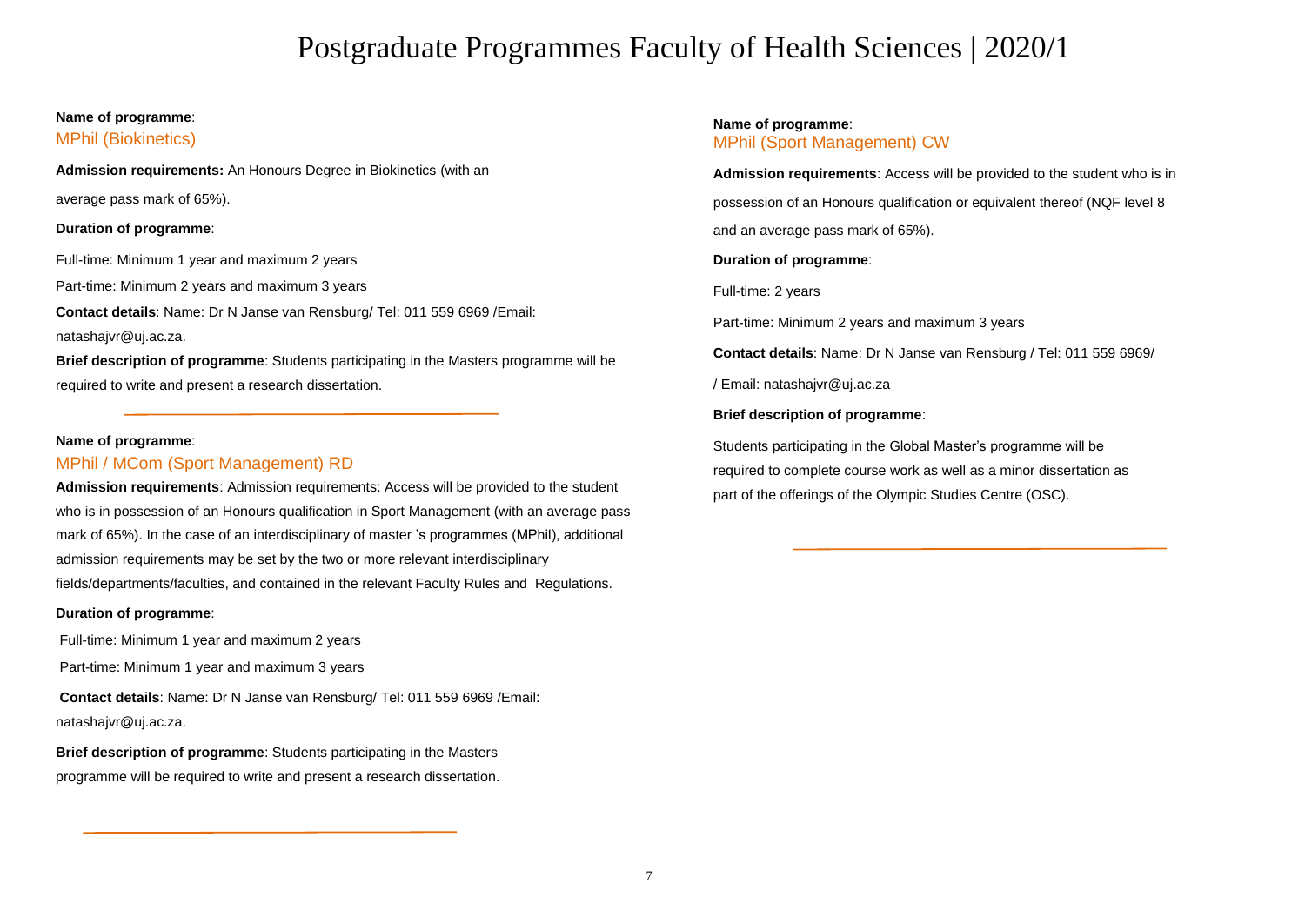## **DOCTORAL PROGRAMMES**

## **Name of programme**:

## Doctor of Health Sciences (Biomedical Sciences)

### **Admission requirements**:

An MTech:/ Master's degree: Biomedical Technology/ Sciences or an equivalent

qualification at an equivalent standard as determined by a Status Committee

and approved by the Faculty Board.

### **Duration of programme**:

Full-time: Minimum 2 years and maximum 4 years Part-time: Minimum 2 years and maximum 5 years

### **Contact details**:

Name: Ms J Mthombeni / Tel 011 559 6263 / Email: julianm@uj.ac.za.

### **Brief description of programme**:

The purpose of the PhD in Health Sciences: Biomedical Sciences is to produce graduates that are competent in conducting scientific research under minimal guidance in a chosen field, and to contribute to knowledge production in that field. The research problem, its justification, process and outcome are to be reported in a dissertation that complies with the generally accepted norms for research at these levels.

### **Name of programme**:

### Doctor of Health Sciences (Biokinetics)

### **Admission requirements**:

Access will be provided to the student who is in possession of a masters' qualification in Biokinetics (with an average pass mark of at least 65%) with a programme specific minimum level of competency on NQF Level 9, generating a minimum of 180 credits.

### **Duration of programme**:

Full-time: Minimum 2 years and maximum 4 years Part-time: Minimum 2 years and maximum 5 years

### **Contact details**:

Name: Prof C Roux Tel 011 559 6962/ Email: croux@uj.ac.za.

### **Brief description of programme**:

The primary purpose of this qualification is to provide qualifying students with the ability to:

1. Perform independent original and creative scientific research.

2. Contribute significant knowledge to and insight into Biokinetics as well as the specific discipline of research.

3. Display skills in related research methodologies and in proper formulation through a doctoral thesis.

4. Reflect upon decision-making, self-directedness and contributions to the Biokinetics profession.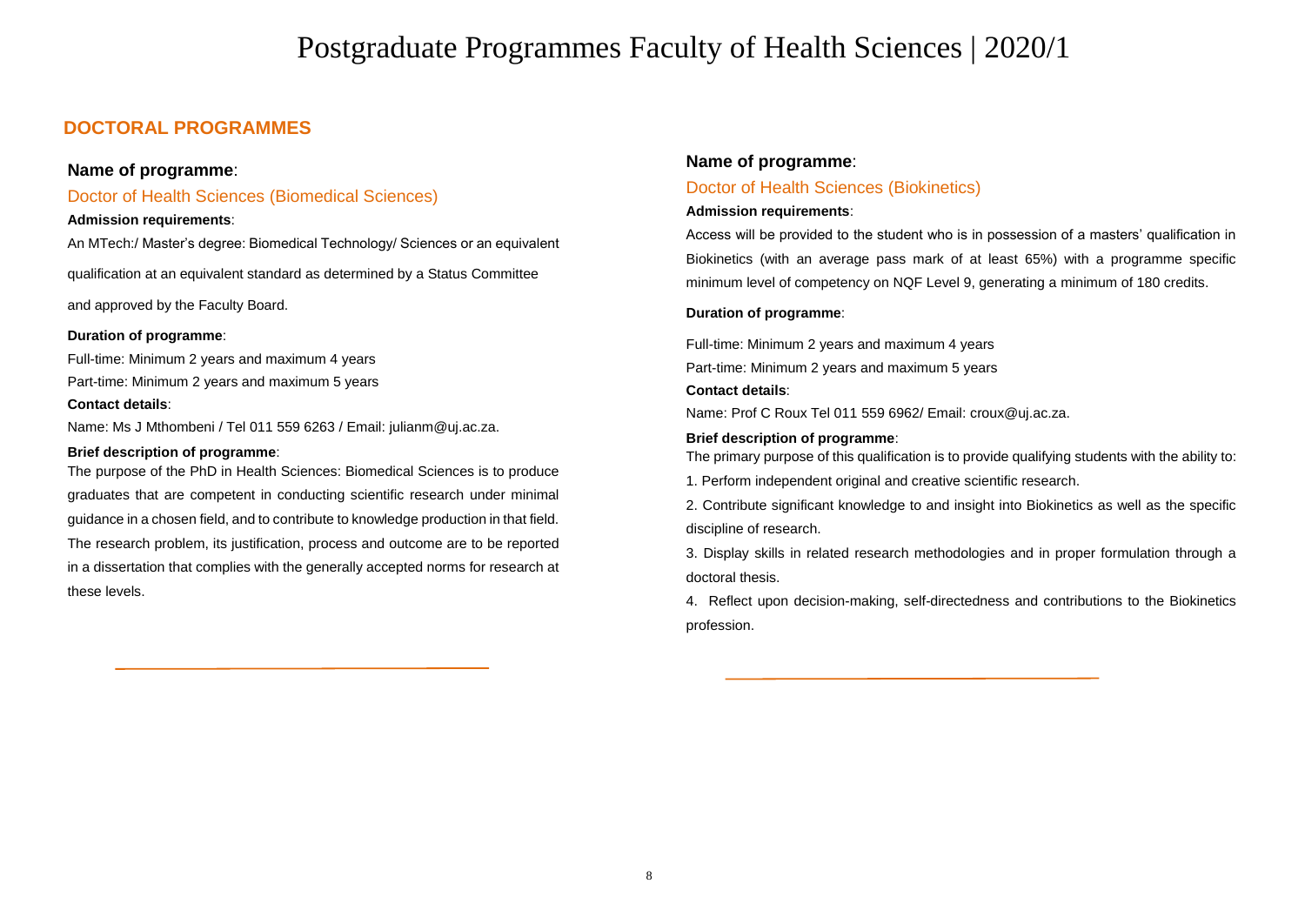## **Name of programme**:

## Doctoral of Health Sciences (Complementary Medicine)

### **Admission requirements**:

The minimum admission requirement is one of the following:

- Master of Health Sciences in Complementary Medicine (Homeopathy or Phytotherapy),
- Master of Technology: Homoeopathy
- An Equivalent qualification in a relevant field at an NQF level 9, generating a minimum of 180 credits for example: Phytochemistry, Pharmacology, Medicinal Plant Science or related analytical fields.
- Applications from persons with an equivalent qualification will be considered by a constituted status committee in line with the University's and Faculty's regulations.

### **Duration of programme**:

Full-time: Minimum 2 years and maximum 4 years

Part-time: Minimum 2 years and maximum 5 years

## **Contact details**:

Name: Dr Radmila Razlog / Tel: 011 559 6233 / Email: radmilar@uj.ac.za

## **Brief description of programme**:

- 1. Demonstrate a systematic understanding of the domain of CM and a mastery of the skills and methods of research associated within the domain of Health Sciences;
- 2. Identify, design, construct and execute a substantial original research project at the highest level with scholarly integrity;
- 3. Collect appropriate data in a precise and logical manner and evaluate and judge the information obtained;
- 4. Acquire learning abilities in the research context including the assessment of scientific literature, construction and execution of a research project, analysis of data and the production of sound scientific arguments; and
- 5. Make relevant, reasonable and justified conclusions through original research that make a contribution that extends the frontier of knowledge by developing a substantial body of work in an area of CM,some of which merits national or international refereed publications.

## **Name of programme**:

## Doctor of Health Sciences (Environmental Health)

## **Admission requirements**:

A Masters degree with an average of 65% in Environmental Health or an equivalent qualification at an equivalent standard as determined by the Departmental Research Committee and approved by the Faculty Board. Selection is based on academic merit and on approval by the Departmental Research Committee.

### **Duration of programme**:

Full-time: Minimum 2 years and maximum 4 years Part-time: Minimum 2 years and maximum 5 years

### **Contact details**:

Name: Ms C Mokoatle/ Tel 011 559 6229 / Email: charlottem@uj.ac.za.

### **Brief description of programme**:

The purpose of this qualification is to provide qualifying students with analytical specific problem solving and reflective competencies at an advanced academic level culminating in the production of a thesis in the field of Environmental Health.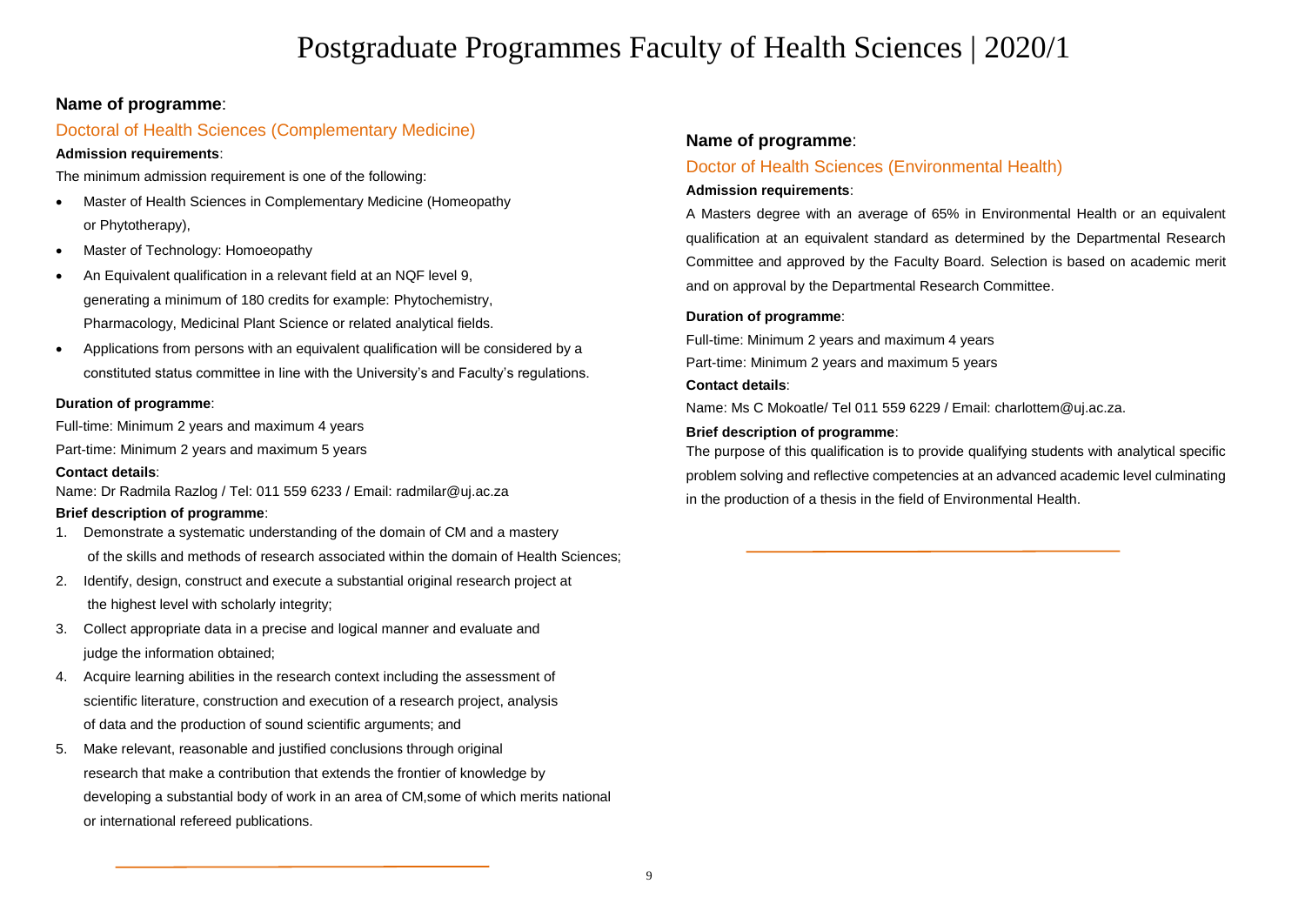### **Name of programme**:

## Doctor of Health Sciences (Emergency Medical Care)

### **Admission requirements**:

An appropriate Master's Degree in the field of Emergency Medical Care and Rescue is required. Alternatively, conferment of status may be granted through an internal evaluation process in alignment with institutional policies. Applications from persons with an M Tech degree in Emergency Medical Care or equivalent qualifications will be considered by a constituted status committee in line with the Universities and Faculties regulations.

### **Duration of programme**:

Full-time: Minimum 2 years and maximum 4 years Part-time: Minimum 2 years and maximum 5 years

#### **Contact details**:

Name: Prof C Stein/ Tel 011 559 6229 / Email: cstein@uj.ac.za.

#### **Brief description of programme**:

The purpose of the Doctor of Philosophy: Emergency Medical Care Degree is to promote the career advancement of graduates in the field of emergency medical care and rescue by enabling students to conduct independent, novel research in emergency medical care and rescue. This Doctoral Degree aims to provide members of the profession an opportunity to conduct independent original research through scientific discourse and independent investigation contributing to the development of the field of emergency medical care and rescue. The outcome of this field-specific Doctoral Degree is a comprehensive and systematic grasp of an in-depth body of knowledge in the field of emergency medical care and rescue with the development of specialist expert knowledge, thereby contributing to evidence based professional practice.

### **Name of programme**:

## Doctor of Health Sciences (Medical Imaging and Radiation Sciences) **Admission requirements**:

The minimum admission requirement is a master's degree in MIRS or Radiography qualification or equivalent. Selection is based on approval by the Faculty's Higher Degrees Committee.

### **Duration of programme**:

Full-time: Minimum 2 years and maximum 4 years Part-time: Minimum 2 years and maximum 5 years

#### **Contact details**:

Name: Ms L Hazell/ Tel 011 559 6244/ Email: lynneh@uj.ac.za

#### **Brief description of programme**:

The purpose of the PhD (Health Sciences) is to promote the career advancement of students in the area of Health Sciences by enabling students to conduct independent, novel research within a specific discipline or in a multidisciplinary manner in Health Sciences that will contribute to the knowledge and practice in the area of Health Sciences. The defining characteristic of this programme is that the candidate is required to demonstrate high level research capability and to make a significant and original academic contribution at the frontiers of health science. The research output must be of a quality to satisfy peer review and merit publication. It is intended that the student will undertake original research. The student who successfully completes this qualification will be able to apply higher level problem solving skills and critical, reflective thinking at the most advanced academic levels in the Medical Imaging and Radiation Sciences (MIRS) domain

5. Only a Research Doctorate can be done.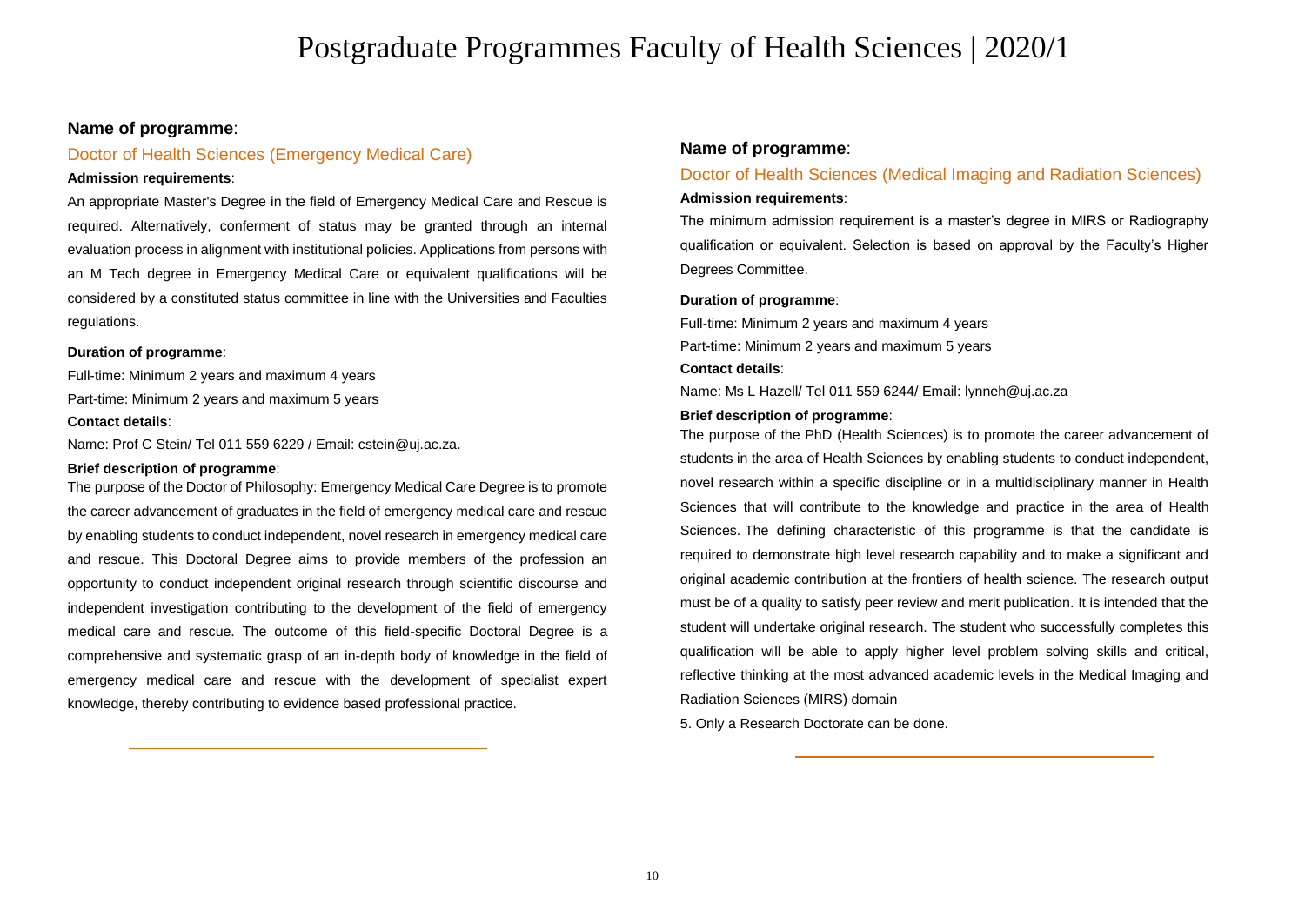## **Name of programme**:

## Doctor of Nursing Science

**Admission requirements**: At entrance level, the prospective student should have a minimum of 180 approved credits at level 9. Registration at SANC as a Nurse in the field that the speciality has been chosen. DCur orientation programme will be by invitation, and will not be compulsory for the selection to the programme. The programme adds value to the knowledge acquisition. The Doctoral study programme to be completed successfully.

### **Duration of programme**:

Full-time: Minimum 2 years and maximum 4 years Part-time: Minimum 2 years and maximum 5 years **Contact details**:

[Name: Dr C Downing / Tel: 011 559 9063 / Email: charlened@uj.ac.za](mailto:charlened@uj.ac.za) [Name: Dr W Jacobs / Tel: 011 559 6996 / Email: wandaj@uj.ac.za](mailto:wandaj@uj.ac.za)

**Brief description of programme**: The primary purpose of this qualification is to provide the qualifying student with advanced critical, analytical, problem-solving and reflective competencies as a nursing specialist to act as a leader and consultant in health services and to make an original contribution to the knowledge content of the discipline through independent research. The qualifying student should display insight into the module discipline, as well as into research. This should include competence in the oral and written communication of the research process and findings. Students participating in the Doctoral programme will be required to write and present a research thesis.

With specialisation choices in the following:

- Community Health Nursing Science
- Primary Health Care: Clinical Nursing, Diagnosis Treatment and Care
- Professional Nursing Science: Ethos and Professional Practice
- Professional Nursing Science: Nursing Management
- Professional Nursing Science: Nursing Education
- Psychiatric Mental Health Nursing Science

### **Name of programme**:

## Doctor of Health Sciences (Optometry)

### **Admission requirements**:

A relevant Master's degree. Refer to the Academic Regulations of the University of Johannesburg

### **Duration of programme**:

Full-time: Minimum 2 years and maximum 4 years

Part-time: Minimum 2 years and maximum 5 years

### **Contact details**:

Name: Dr I Metsing/Tel 011 559 6292/ Email: ingridm@uj.ac.za.

**Brief description of programme**: The primary purpose of this qualification is to provide qualifying students with the ability to:

- 1. Perform independent original and creative scientific research.
- 2. Contribute significant knowledge to and insight into optometry as well as the specific discipline of research.
- 3. Display skills in related research methodologies and in proper formulation through a doctoral dissertation.
- 4. Reflect upon decision-making, self-directedness and contributions to optometric science.
- 5. Only a Research Doctorate can be done.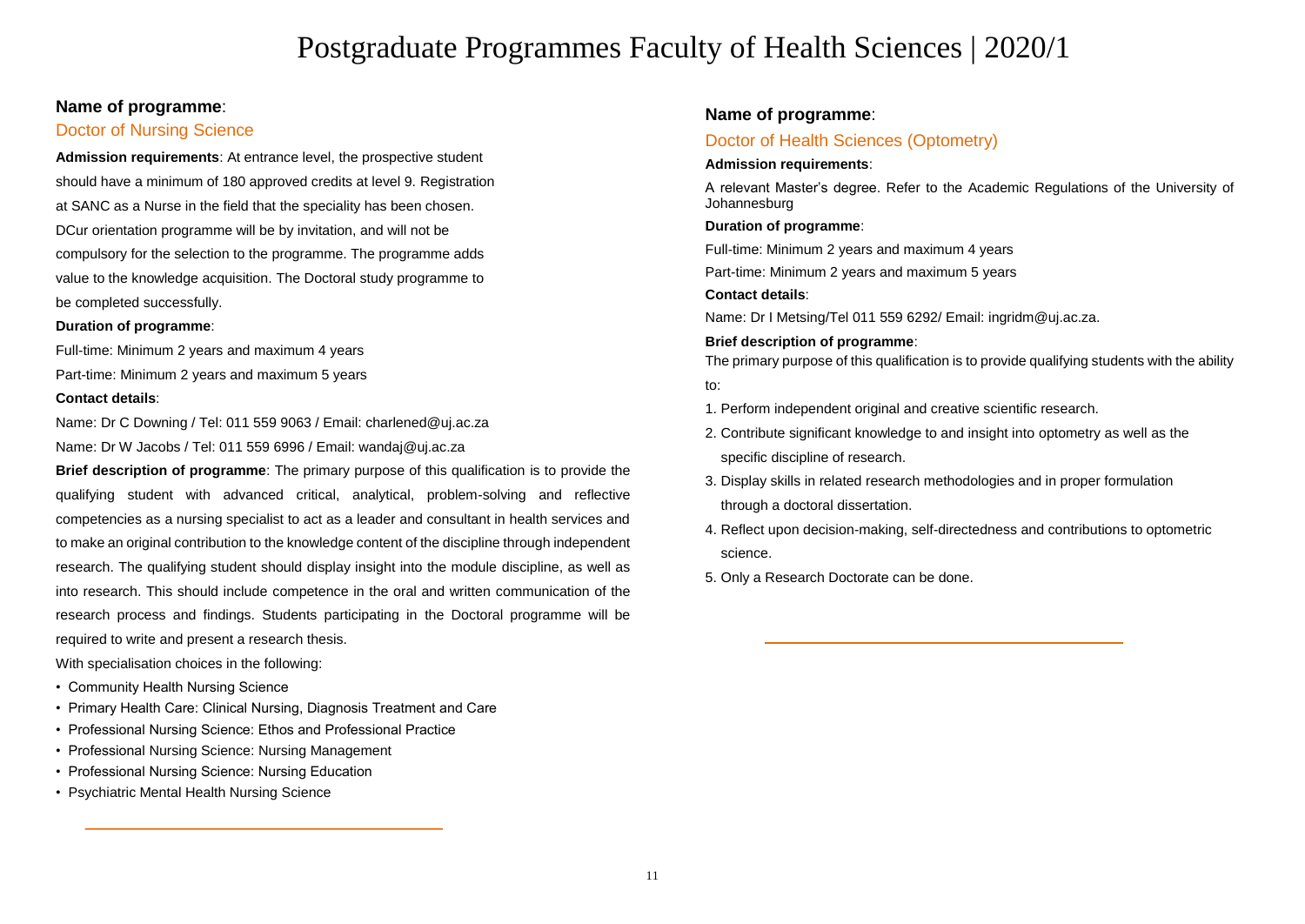## **Name of programme**:

### Doctor of Health Sciences (Sport Science)

#### **Admission requirements**:

Access will be provided to the student who is in possession of a masters' qualification on a NQF level 9 (generating a minimum of 180 credits) with an average pass mark of at least 65%.

#### **Duration of programme**:

Full-time: Minimum 2 years and maximum 4 years Part-time: Minimum 2 years and maximum 5 years **Contact details**:

Name: Prof C Roux Tel 011 559 6962/ Email: croux@uj.ac.za.

#### **Brief description of programme**:

Through the doctoral thesis, in which the qualification finally culminates, a qualifying student would show evidence of independent and original scientific work. The thesis would constitute a decided contribution to knowledge of and insight into the subject discipline as well as the field of research. Qualifying students would display applied competence in research methodology, and the proper written and/or oral communication in the research process and findings. The student should be able to reflect on his/her research decisions and applications to assess the effect thereof in the holistic context of research in the sport industry.